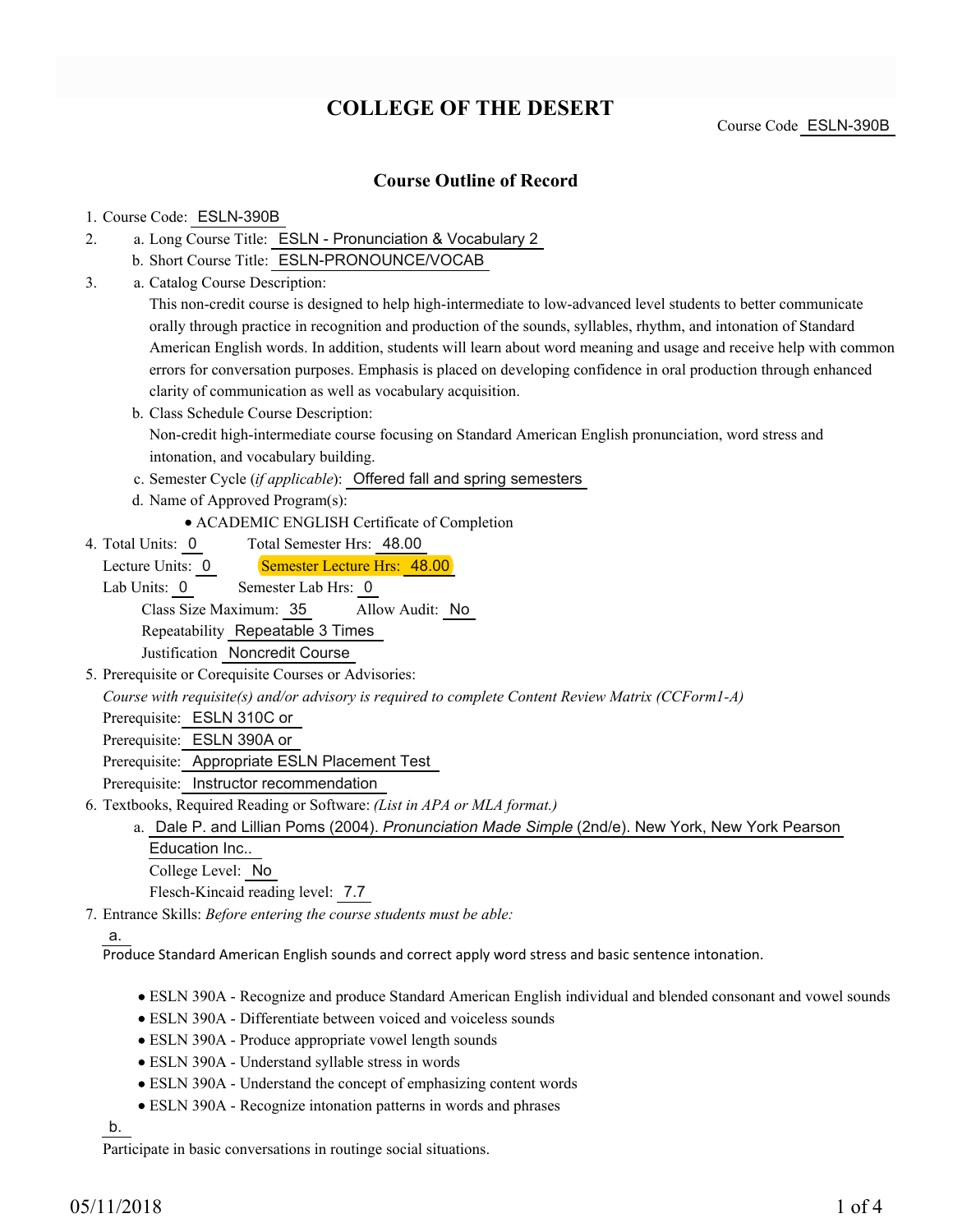- ESLN 310C Listening:
- ESLN 310C Demonstrate comprehension of previously learned words or phrases in context
- ESLN 310C Demonstrate understanding of simple questions and answers, statements, and face-to-face conversations about familiar topics
- ESLN 310C Speaking:
- ESLN 310C Demonstrate the ability to use correct American pronunciation of certain consonant sounds: [sh], [ch], [j], [v], [b], [f], [th], [y], [w], [h], and [s].
- ESLN 310C Demonstrate the ability to ask and answer elementary questions, initiate and respond to simple statements, and maintain face-to-face conversations about topics that refer to basic personal information, education, career plans, recreational activities, jobs, work ethics, community resources, cooking and restaurants, money and banking, health, automobiles, crime, life events, and civil rights
- 8. Course Content and Scope:

Lecture:

*Course content is relevant to the students' lives and integrates language functions and language forms with informational sources, skills, and topics.*

- a. Correct production of consonants, vowels, blends, and diphthongs
- b. Comprehension and level appropriate use of rhythm and word stress
- c. Recognition and level appropriate production of common intonation patterns
- d. Increased ability to use and pronounce new vocabulary words in expanded conversation
- e. Use of effective oral delivery in short conversational dialogs and presentations

Lab: *(if the "Lab Hours" is greater than zero this is required)*

- 9. Course Student Learning Outcomes:
	- 1.

Demonstrate the ability to distinguish between phonetically similar sounds and words.

2.

Demonstrate the ability to use and correctly pronounce learned and new vocabulary.

#### 3.

Demonstrate the ability to correctly apply word stress, sentence rhythm and intonation of Standard American English.

- 10. Course Objectives: Upon completion of this course, students will be able to:
	- a. Recognize and produce Standard American English individual and blended consonant and vowel sounds
	- b. Differentiate between voiced and voiceless sounds
	- c. Produce appropriate vowel length sounds related to voiced / voiceless consonant endings

d. Demonstrate understanding of syllable stress in words from 1-5 syllables and differences of meanings by different syllable stress

- e. Recognize intonation patterns in words and phrases
- f. Create and present short dialogs and presentations to demonstrate clarity of pronunciation
- Methods of Instruction: *(Integration: Elements should validate parallel course outline elements)* 11.
	- a. Collaborative/Team
	- b. Demonstration, Repetition/Practice
	- c. Discussion
	- d. Lecture
	- e. Participation
	- Other Methods: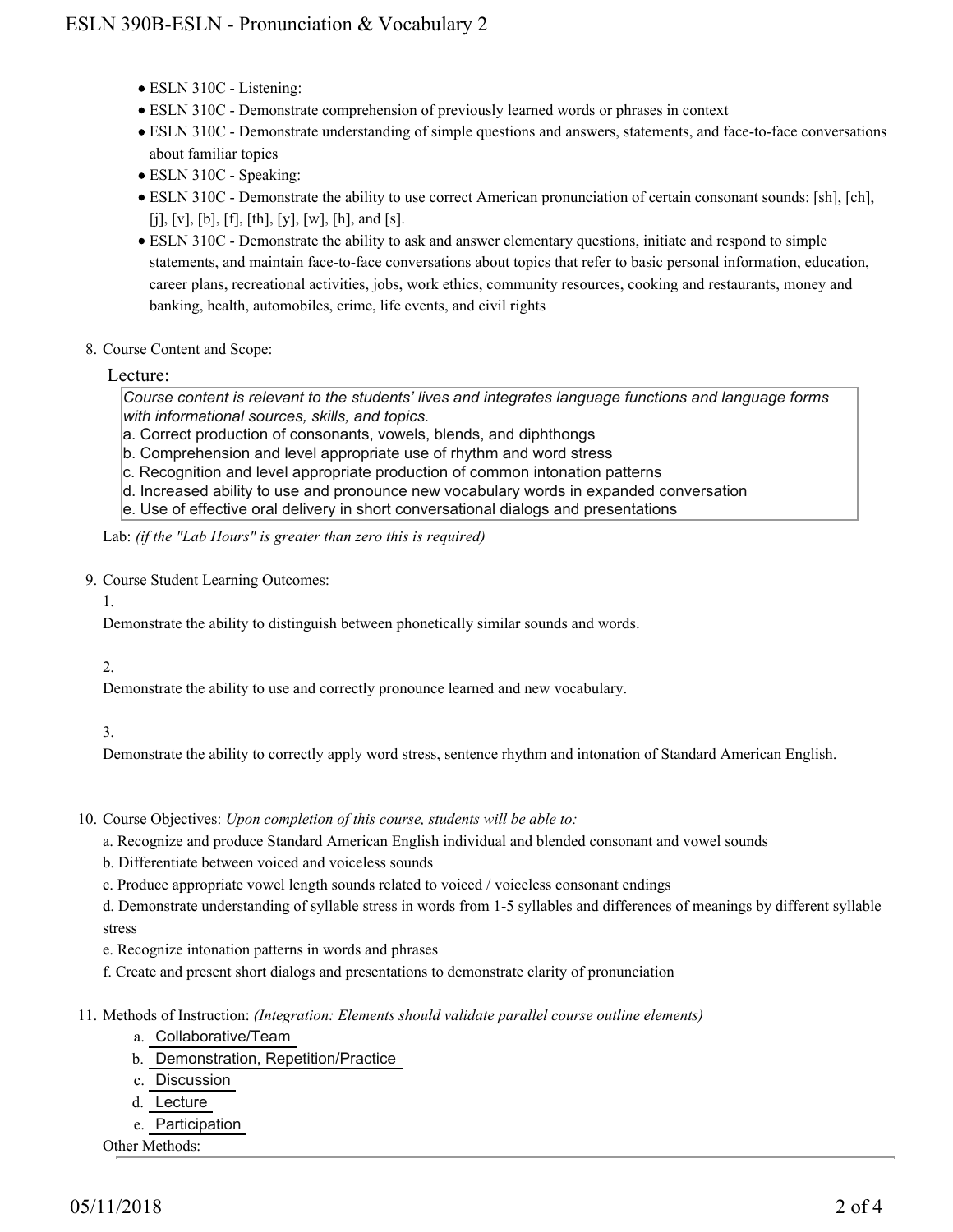# ESLN 390B-ESLN - Pronunciation & Vocabulary 2

# Individual, pair, and group work, student oral presentations, CDs

|     | 12. Assignments: (List samples of specific activities/assignments students are expected to complete both in and outside of class.) |                     |
|-----|------------------------------------------------------------------------------------------------------------------------------------|---------------------|
|     | In Class Hours: 48.00<br>Outside Class Hours: 0                                                                                    |                     |
|     | a. In-class Assignments                                                                                                            |                     |
|     | Classroom work, quizzes and exams, short dialogs and presentations                                                                 |                     |
|     | b. Out-of-class Assignments                                                                                                        |                     |
|     | Complete assigned homework, create dialogs, practice correct pronunciation of individual                                           |                     |
|     | sounds and read texts focused on sounds and objectives covered in class, listening exercises focused on                            |                     |
|     | sounds and objectives covered in class                                                                                             |                     |
|     |                                                                                                                                    |                     |
|     | 13. Methods of Evaluating Student Progress: The student will demonstrate proficiency by:                                           |                     |
|     | • Mid-term and final evaluations                                                                                                   |                     |
|     | • Student participation/contribution                                                                                               |                     |
|     | $\bullet$ Other                                                                                                                    |                     |
|     | a. Quizzes b. Oral presentations c. Exams                                                                                          |                     |
|     |                                                                                                                                    |                     |
|     | 14. Methods of Evaluating: Additional Assessment Information:                                                                      |                     |
|     | 15. Need/Purpose/Rationale -- All courses must meet one or more CCC missions.                                                      |                     |
|     | PO-GE C3 - Arts, Humanities, and Culture                                                                                           |                     |
|     | Communicate effectively in many different situations involving diverse people and viewpoints.                                      |                     |
|     |                                                                                                                                    |                     |
|     | 16. Comparable Transfer Course                                                                                                     |                     |
|     | <b>Course Title</b><br><b>Course Number</b><br><b>University System</b><br>Campus                                                  | <b>Catalog Year</b> |
|     |                                                                                                                                    |                     |
|     | 17. Special Materials and/or Equipment Required of Students:                                                                       |                     |
|     |                                                                                                                                    |                     |
|     | 18. Materials Fees:<br>Required Material?                                                                                          |                     |
|     | <b>Material or Item</b><br><b>Cost Per Unit</b>                                                                                    | <b>Total Cost</b>   |
|     | 19. Provide Reasons for the Substantial Modifications or New Course:                                                               |                     |
|     |                                                                                                                                    |                     |
|     | make ESLN 390B an elective course for the Academic English Certificate of Completion                                               |                     |
| 20. | a. Cross-Listed Course (Enter Course Code): N/A                                                                                    |                     |
|     | b. Replacement Course (Enter original Course Code): N/A                                                                            |                     |
|     |                                                                                                                                    |                     |
|     | 21. Grading Method (choose one): Pass/No Pass Only                                                                                 |                     |
|     |                                                                                                                                    |                     |
|     | 22. MIS Course Data Elements<br>a. Course Control Number [CB00]: CCC000446025                                                      |                     |
|     |                                                                                                                                    |                     |
|     | b. T.O.P. Code [CB03]: 493086.00 - English as a Second Langu                                                                       |                     |
|     | c. Credit Status [CB04]: N - Noncredit<br>d. Course Transfer Status [CB05]: $C = \text{Non-Transferable}$                          |                     |
|     | e. Basic Skills Status [CB08]: $1B =$ Course is a basic skills course                                                              |                     |
|     | f. Vocational Status [CB09]: Not Occupational                                                                                      |                     |
|     | g. Course Classification [CB11]: K - Other Noncredit Enhanced Funding                                                              |                     |
|     | h. Special Class Status [CB13]: N - Not Special                                                                                    |                     |
|     |                                                                                                                                    |                     |